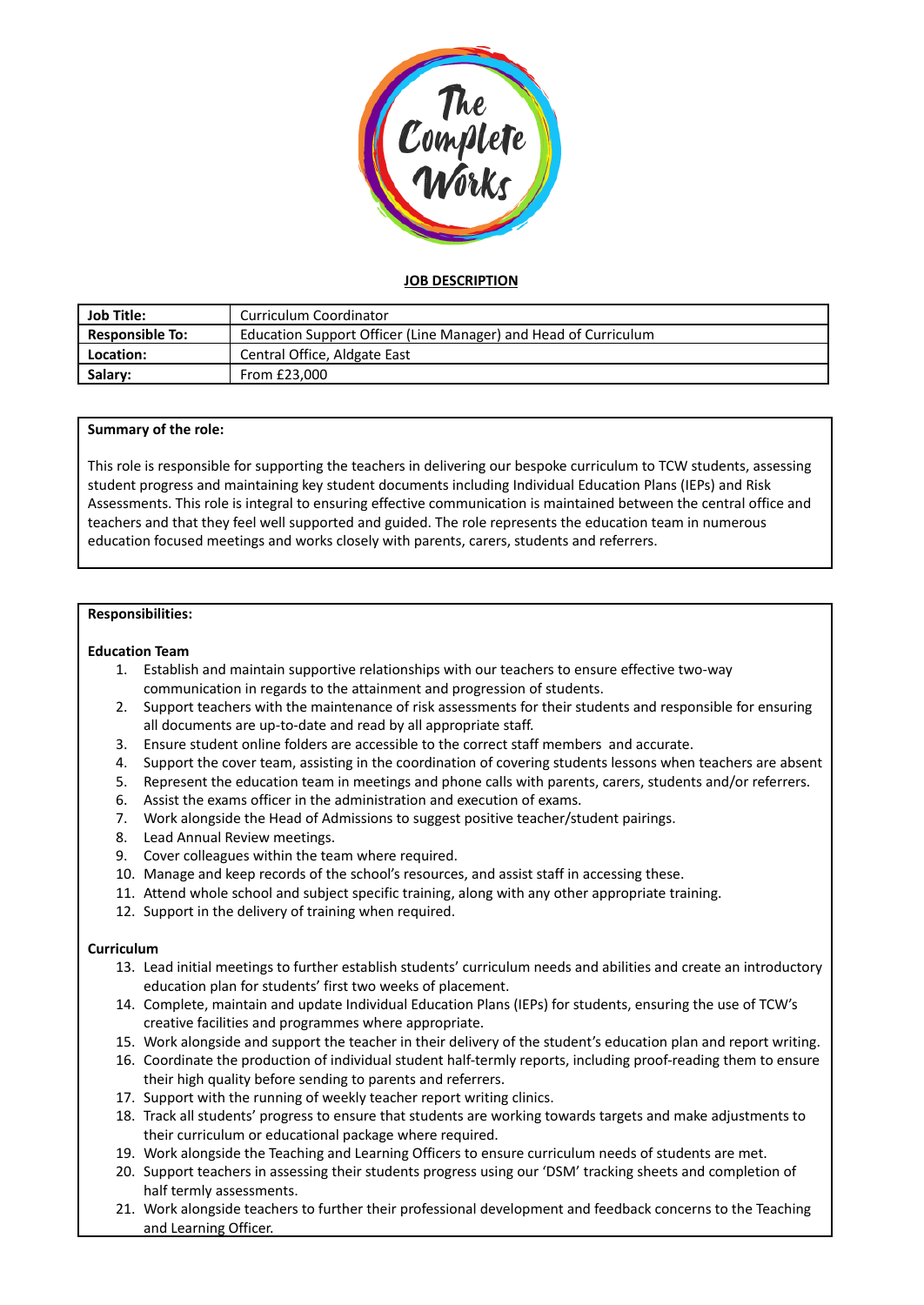- 22. Work with the Education Support Officer and teacher to encourage a transition from 1:1 to group education where possible.
- 23. Support teachers and Student Welfare Officers in post-16 planning. Ensuring that all students have an appropriate pathway plan in place.
- 24. Keep local authorities and annual reviews up-to-date with pathway plans.
- 25. Run the TCW student alumni.

### **Exam Coordination**

- 26. To coordinate the logistics of exams for students in your assigned area including creating timetables and organising staff invigilation.
- 27. Coordinate the preparation and submission of entries to examination bodies
- 28. Ensure that students are given all the necessary relevant information about examination entries, the dates and times of the examinations, conduct during examinations and the collection of results and certificates and that this information is given in good time.
- 29. Ensure that all examination information is displayed at each centre.
- 30. Ensure that all examinations start and finish appropriately in line with examination board regulations including the conduct of any online examinations.
- 31. Ensure that all necessary stationery and materials and other requirements are provided for examinations.
- 32. Deal with enquiries from parents and students regarding qualifications.

## **Person Specification**

## **Essential**

- Share a vision to make a difference to young people's lives and an understanding of the difference this role can make.
- Experience of working with children and young people or coordinating children's activities or learning.
- Accuracy and high levels of attention to detail.
- Qualifications: GCSEs in Maths, English and Science at C or above. Degree or Equivalent.
- Knowledge of SEN/behavioural students.
- Excellent knowledge of curriculum and differentiation.
- Ability to work alone and with initiative.
- Excellent organisational and planning skills and ability to multitask.
- Adaptable and flexible approach to work and relationships.
- Willing to embrace change and challenge processes to improve efficiency.
- Able to manage workloads and priorities
- An ability to demonstrate emotional resilience whilst working under pressure.
- A team player who is able to develop effective relationships with the team and work in partnership with others.
- Excellent written and verbal communications skills.
- Strong administration skills.
- Good knowledge of Microsoft Office packages, Gmail, Google Drive, etc.
- Good numeracy and written English.
- Excellent telephone manner.
- Personable, professional and courteous in manner.
- A friendly, positive and proactive attitude to work.
- An ability to empathise with and support others.
- Able to manage stressful environments.
- Able to be discreet and loyal.
- Able to handle confidential material professionally.

### **Desirable**

- Qualified Teacher Status or extensive experience of delivering or leading on curriculum
- Experience in a school setting
- Experience of working in a creative environment
- Knowledge of safeguarding matters
- Experience of working in a charity

The job description is not an exhaustive list and there may be times when the Chief Executive Officer or Headteacher will require certain tasks to be undertaken that may not be listed here. These will always fall within the policies and